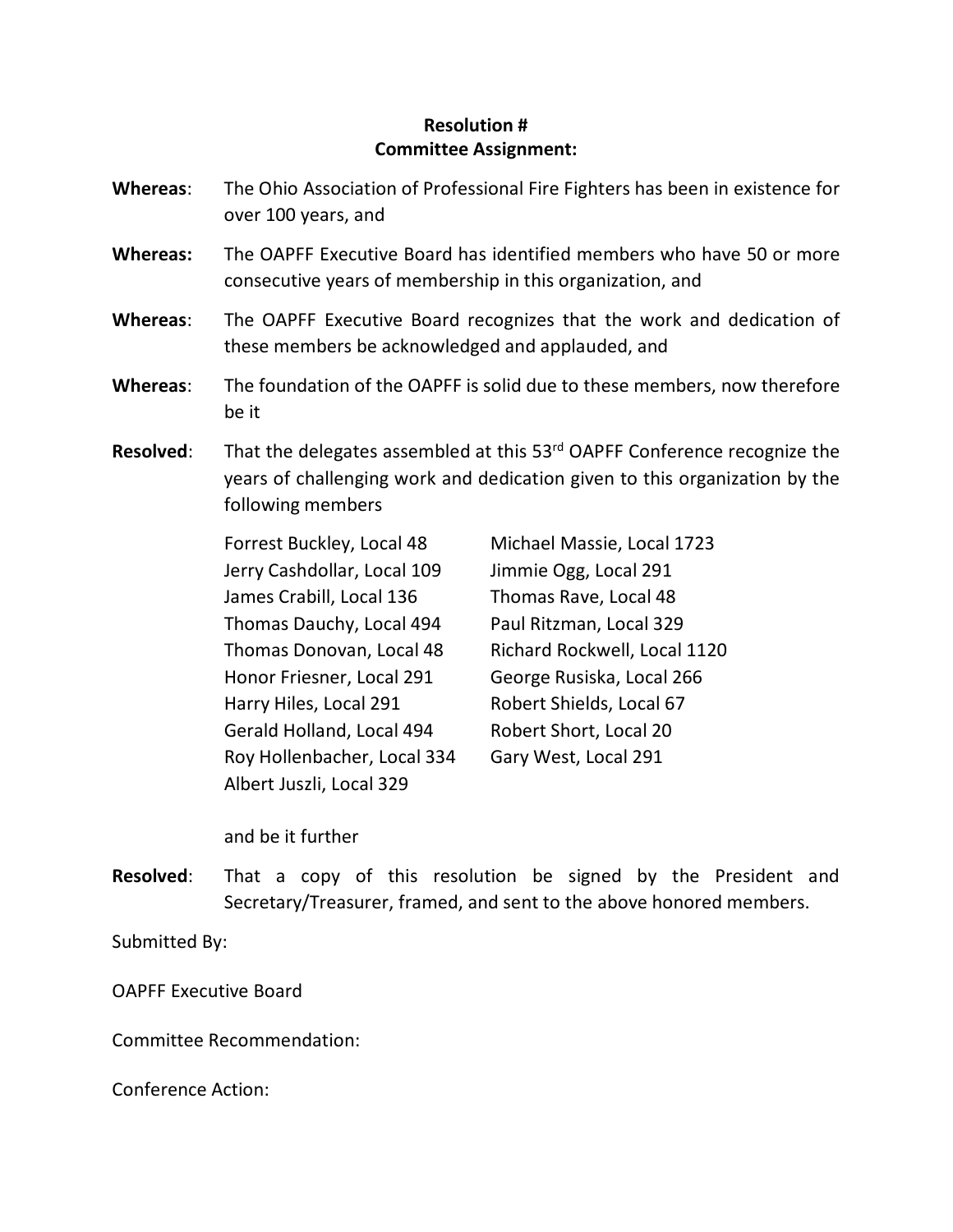- **Whereas:** Brother Robert Short has been an active Member of the International Association of Fire Fighters Local 20 in Hamilton for over 61 years, with 18 of those years serving as Local President, and
- **Whereas:** Brother Robert Short has also been a member of the Ohio Association of Professional Fire Fighters for the same 61 years, and
- **Whereas:** Brother Robert Short served as Secretary/ Treasurer of the Ohio Association of Professional Fire Fighters from 1980 - 1982, and
- **Whereas:** Brother Robert Short has been recognized and held certification through the National Association of Parliamentarians, establishing the highest standards for parliamentarian professionalism, and
- **Whereas:** Brother Robert Short has served faithfully as Parliamentarian for the Ohio Association of Professional Fire Fighters Biennial Conference the past 36 years, with loyalty, honor, distinction, and dedication, and
- **Whereas:** Brother Short has announced that at the conclusion of this 53rd Biennial Conference he will be closing this chapter in his life-long union career, stepping down as OAPFF Parliamentarian, now therefore be it
- **Resolved:** That Brother Robert Short be recognized for his efforts on behalf of every fire fighter and for his timeless service and unwavering devotion to the OAPFF as Parliamentarian Emeritus.

Submitted by:

The OAPFF Executive Board

Committee Recommendation: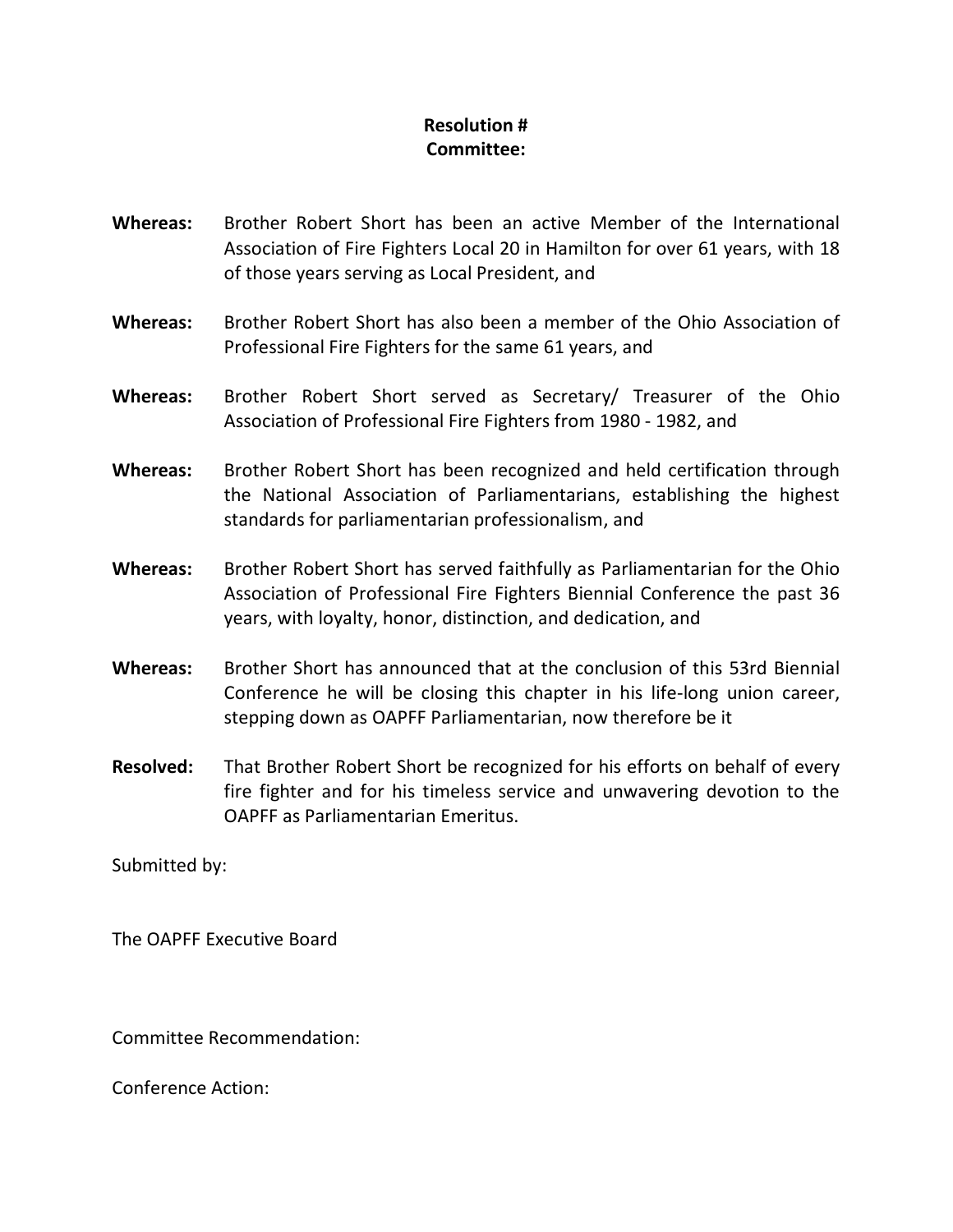- **Whereas**: Fire Fighters are exposed to heat, smoke, toxic substances and immeasurable amounts of job-related stress., and
- **Whereas**: Fire fighters are more likely to contract cancer, lung disease and cardiovascular disease than any other profession, and
- **Whereas:** Cancer, heart disease, lung disease and other communicable diseases are the leading cause of fire fighter death and disabilities, and
- **Whereas**: Federal Fire Fighters who protect our national interests on many facets and are many times working alongside state and local fire fighters, and
- **Whereas:** these local fire fighters have presumptive laws covering them from the same job-related hazards which Federal fire fighters face, and
- **Whereas**: Federal fire fighters must fight immensely to prove their illness was caused by job related exposures, with cases taking nearly a year and often being impossible to achieve the specific proof, and
- **Whereas:** the IAFF has devoted great resources and support to the Federal Firefighters Fairness Act to ensure our federal brothers and sisters are covered under the same presumptions that all state and local fire fighters are, no therefore be it
- **Resolved:** That the Delegates assembled at the 53<sup>rd</sup> Biennial Conference of the Ohio Association of Professional Fire Fighters support the passing the Federal Firefighters Fairness Act.

Submitted By:

OAPFF Executive Board:

Committee Recommendation: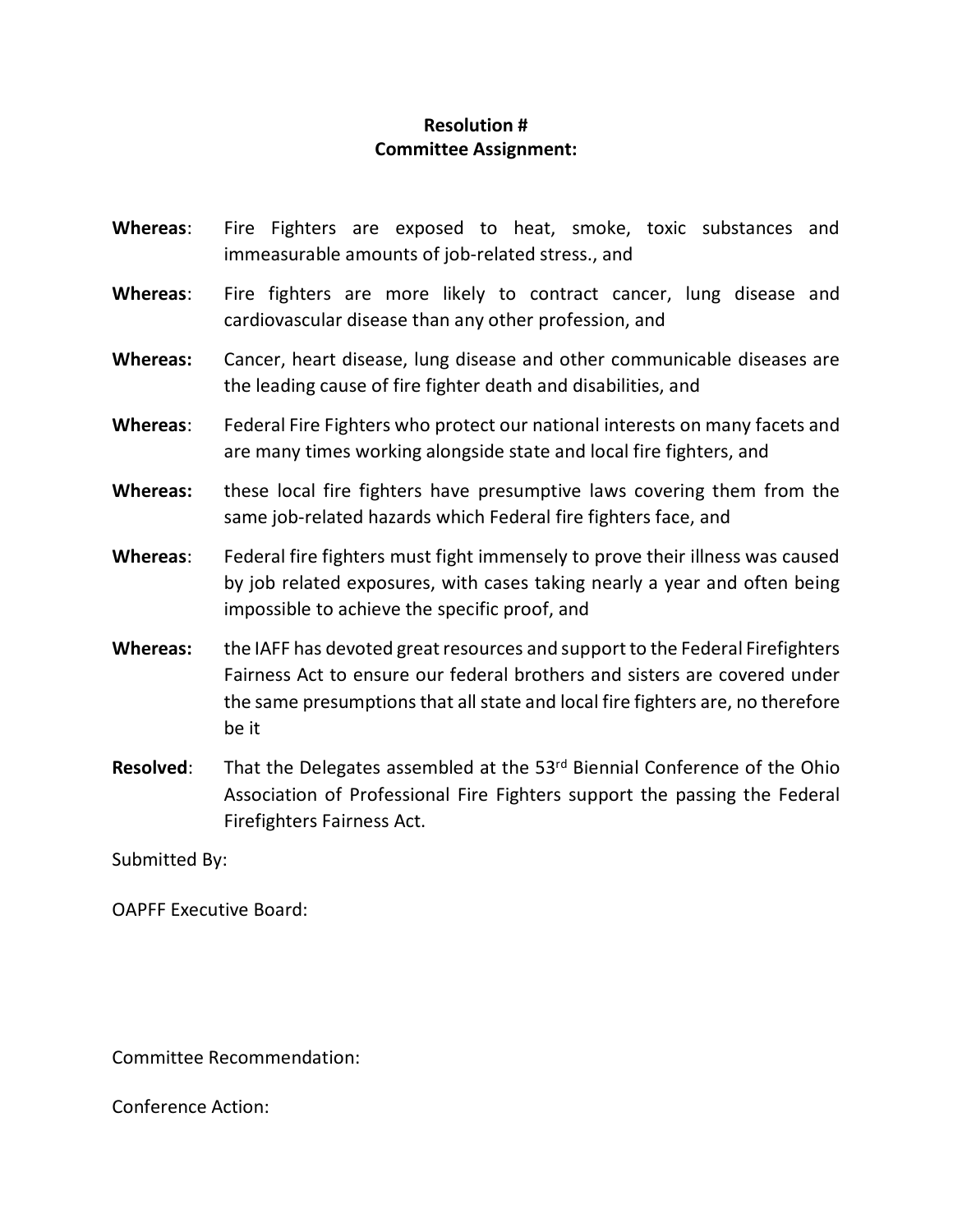- **Whereas**: Many IAFF and OAPFF Local Unions utilize annual independent financial audits performed by an outside accounting firm, and
- **Whereas**: The purpose and goal of conducting such independent financial audits is to increase transparency and protect an organization's financial assets, and
- **Whereas:** As an example, the Association of Cleveland Fire Fighters Local 93 has been conducting such an independent financial audit for many years at a current cost factor of approximately \$4,500.00, and
- **Whereas:** The members of the Association of Cleveland Fire Fighters Local 93 feel the above cost-factor is de minimus, especially in light of the increased transparency and protection the independent financial audit provides, now therefore be it
- **Resolved**: That Article VIII, Section 4 of the Constitution and By-Laws be amended by adding the following language:

#### **THE SECRETARY/TREASURER SHALL FACILITATE THE EXECUTION OF AN INDEPENDENT FINANCIAL AUDIT DONE BY AN OUTSIDE ACCOUNTING FIRM FOR ALL ACCOUNTS ADMINISTERED BY THE OAPFF.**

Submitted By:

Association of Cleveland Fire Fighters Local 93

**Cost:** \$0.14

#### **Committee Recommendation:**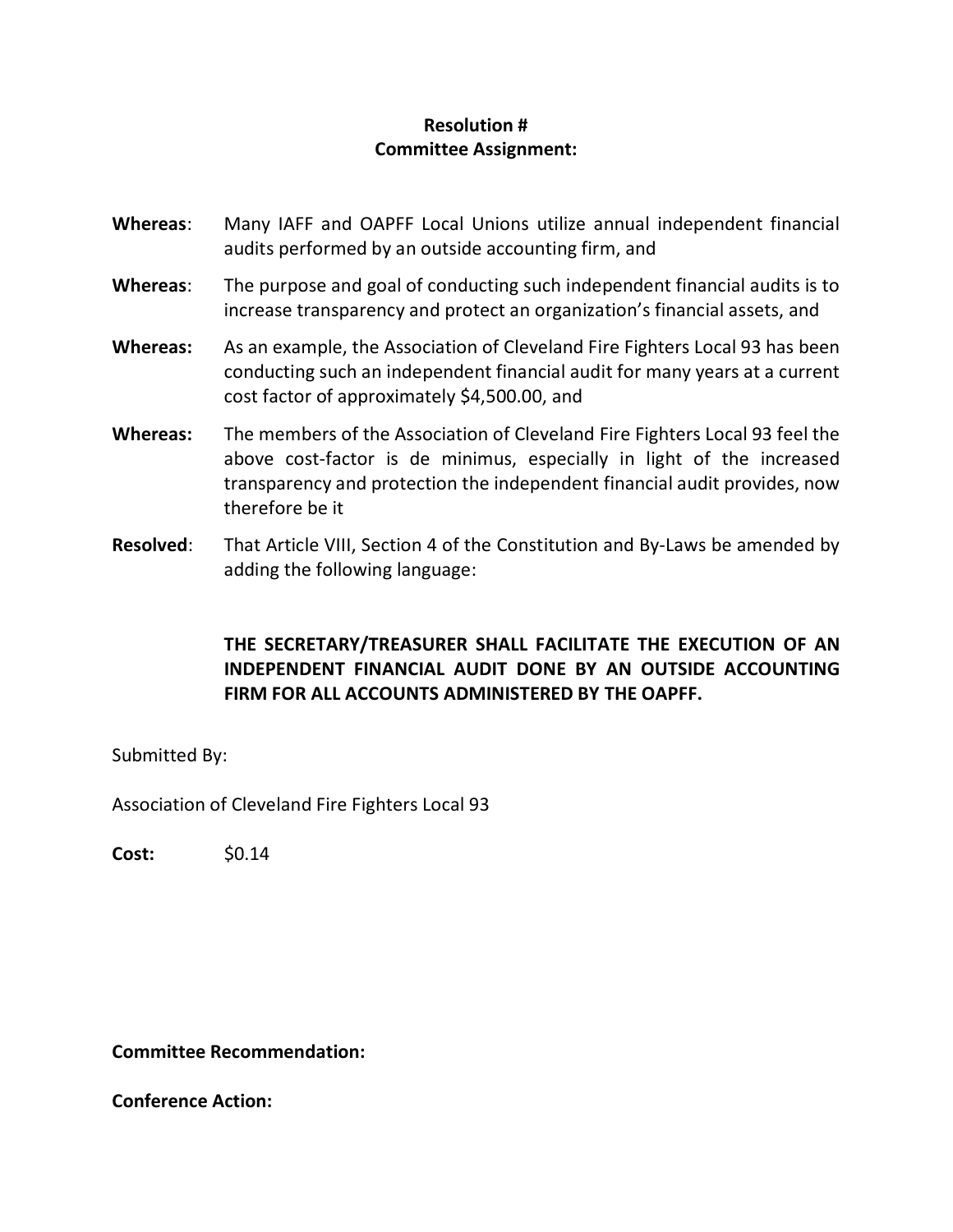- **Whereas**: Brother Jeff Younkins has been active member of the International Association of Fire Fighters for over 30 years, serving both Warren Local 204 and Champion Local 2948, and
- **Whereas:** Brother Younkins has also been an active member of the Ohio Assiciation of Professional Fire Fighters for this same period, and
- **Whereas:** Brother Younkins served in an elected office of his home locals for over two decades, where he served as President, Trustee and was also a founding member of the OAPFF statewide legislative committee and
- **Whereas:** Brother Younkins has served as OAPFF Trustee for a decade from 2012 to 2022, and
- **Whereas:** Brother Younkins has continued to assist on legislative issues across the state, advocating for fire fighters and providing financial oversight of the OAPFF's finances, now therefore be it
- **Resolved:** That Brother Jeff Younkins be recognized for his efforts and his lifelong service and unwavering dedication to the betterment of working conditions, living standards, and retirement benefits for all Ohio's fire fighters and their families, and be it further
- **Resolved:** That the Delegates of the 53<sup>rd</sup> Biennial Conference of the Ohio Association of Professional Fire Fighters honor Jeff Younkins as a true friend of Labor, the IAFF, and the OAPFF.

Submitted By:

OAPFF Executive Board:

Committee Recommendation: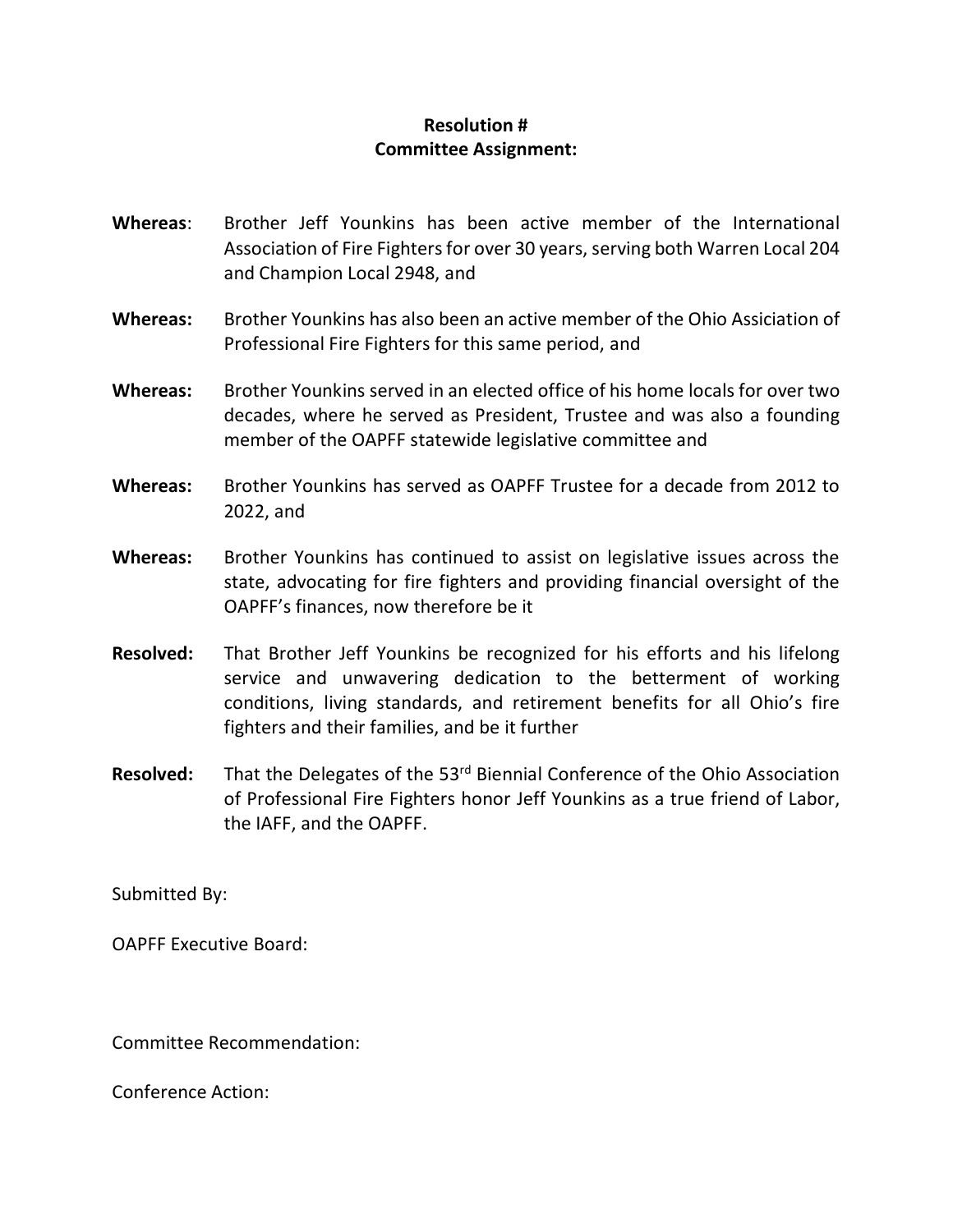- **Whereas**: We have over 12,000 members, and
- **Whereas**: Many of these members dedicate and volunteer their time to their local unions and the OAPFF to fight local, state, and federal government policies for the betterment of our profession, and
- **Whereas:** The dedication of these brothers and sisters sometimes goes unrecognized, and
- **Whereas**: These Local Union Officers have the most difficult job, and often-used statement by Emeritus GP Harold Schaitberger, and
- **Whereas**: These Local Union Officers are the first and to many the only Union voice the Members hear as they motivate and educate the members on Union and fire fighter issues, and
- **Whereas**: These Union Leaders are the first line of defense for all Union fire fighters in the State on issues won or defended at the Local level setting precedence for all other locals throughout the State, and
- **Whereas**: The IAFF has a Leadership Award Program to honor a member from each of the 16 districts of the IAFF nominated by their peers, now therefore be it
- **Resolved**: That the OAPFF develop an OAPFF Leadership Award Program to honor a member nominated by their peers from each of the 5 districts, and this Leadership Award be presented to the member at the OAPFF Biennial Conference.

Submitted By:

Shaker Heights Local 516

**Cost:**

#### **Committee Recommendation:**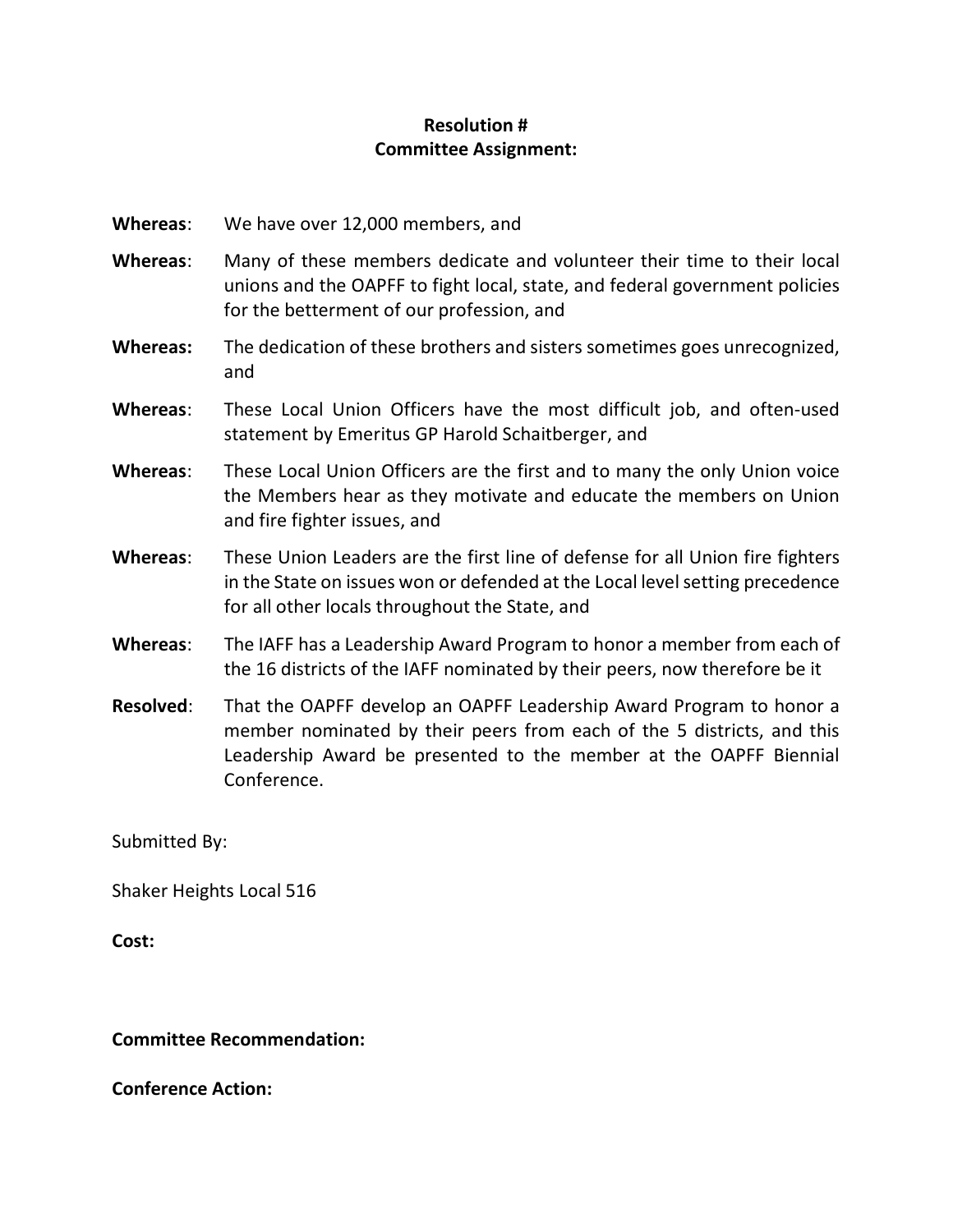- **Whereas**: We have over 12,000 members, and
- **Whereas**: Most of these members and their families are not prepared, and
- **Whereas:** The cost of legal fees continues to rise, and
- **Whereas**: Most members will be in a similar economic situation therefore boilerplate documents can be created to take care of each individual with only minor changes, and
- **Whereas**: The economics of scale comes into effect when developing similar yet individualized documents, and
- **Whereas**: These attorneys through volume shall be experts in serving the specific needs of the members, and
- **Whereas**: The uniqueness of our profession, our pension system, DROP, and investment opportunities, now therefore be it
- **Resolved**: That the OAPFF develop a program to offer legal services to both active and retired members to establish wills, living wills, trusts, declaring durable power attorneys, and other estate planning documents at no cost to the members, and be it further
- **Resolved**: That a per capita increase be assessed if necessary to fund this important work.

Submitted By:

Shaker Heights Local 516

**Cost:** \$3.75

#### **Committee Recommendation:**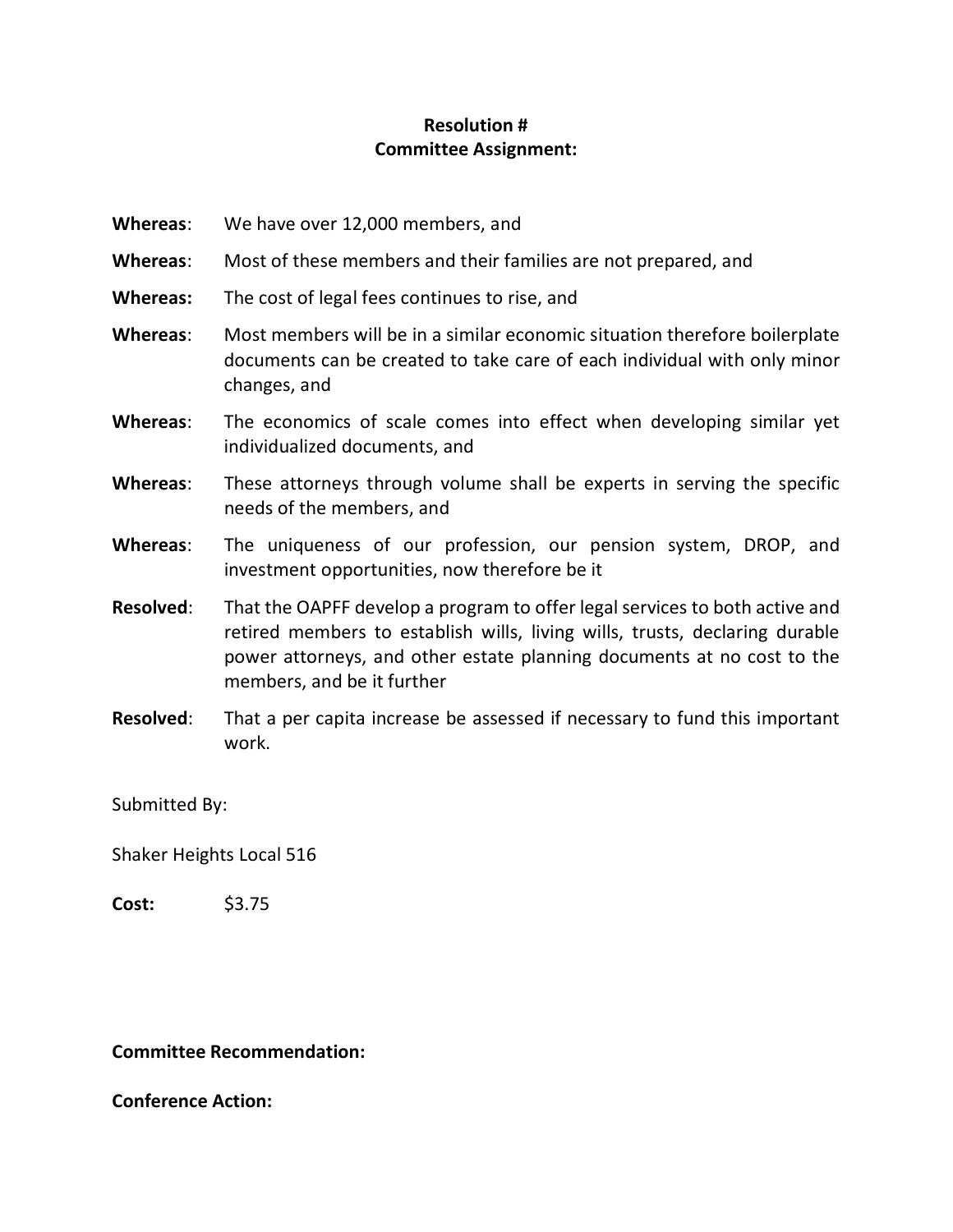- **Whereas**: Improvements in technology over time have occurred simplifying and streamlining communication, record keeping and accounting practices, and
- **Whereas**: These technological advancements have resulted in a desire for increased transparency for the operations of the OAPFF, and
- **Whereas:** The aforesaid improvements and advancements make it far simpler to achieve this goal, now therefore be it
- **Resolved**: That the final paragraph of Article VIII, Section 4 of the Constitution and By-Laws be amended as follows:

The Secretary/Treasurer shall, no later than thirty (30) days after the Executive Board meeting, post a copy of the minutes of the Executive Board meeting, including the vote counts by name, and further include a financial report of balances and major all expenditures/expenses, over one thousand dollars (\$1,000.00), not including salaries, on the OAPFF website.

Submitted By:

Association of Cleveland Fire Fighters Local 93

**Committee Recommendation:**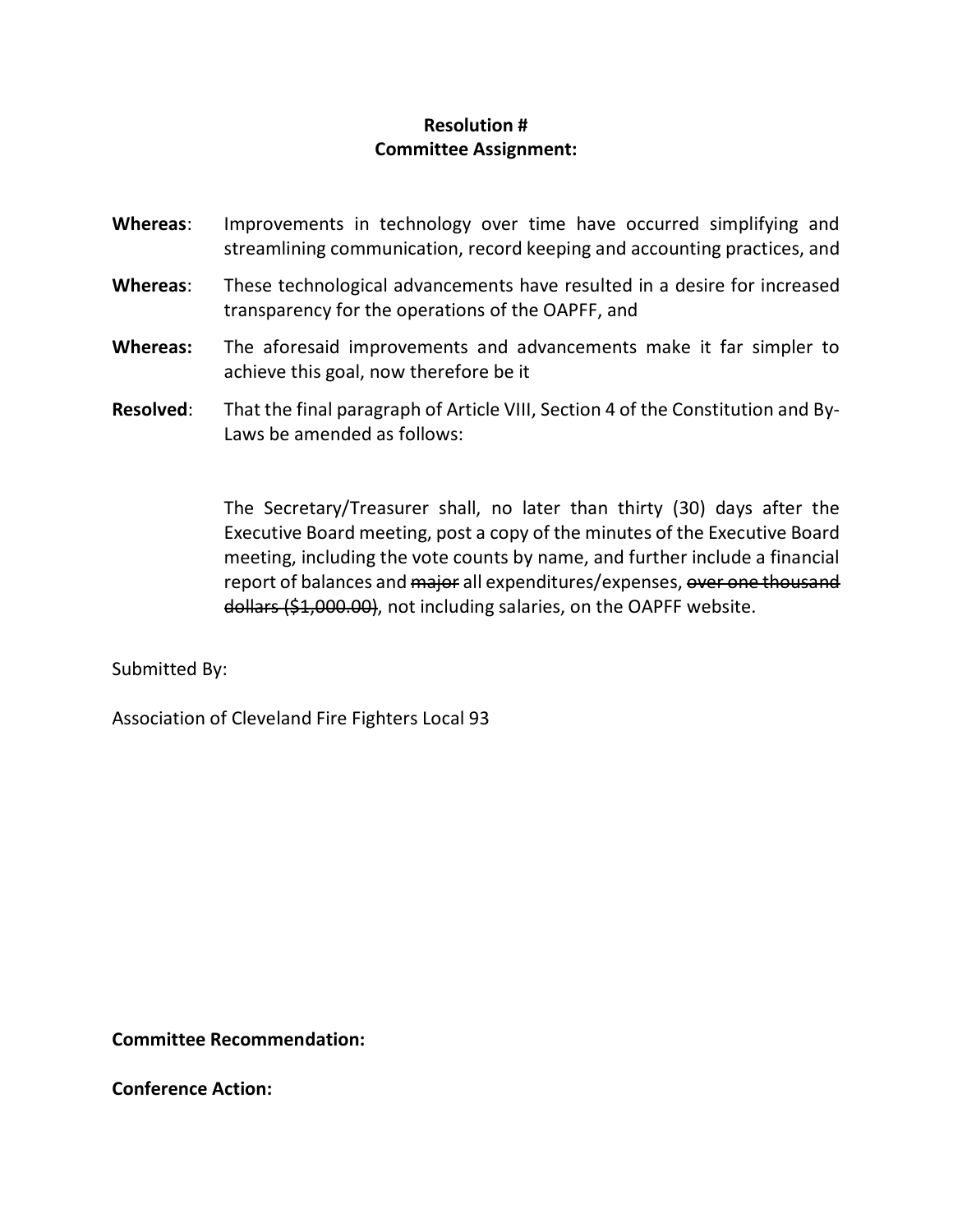- **Whereas**: Throughout the United States, mental health has come to the forefront of our society's collective conscious, and
- **Whereas**: First responders are 50% more likely to develop behavioral health conditions including, but not limited to, depression and post-traumatic stress disorder (PTSD)., and
- **Whereas:** Suicide rates for firefighters are 20% higher than the general population, and
- **Whereas**: In 2017, the year the OAPFF Peer Support Team was formed more than 250 first responders died of suicide, and
- **Whereas**: In a recent survey of Ohio's fire and EMS providers, 81% have experienced signs or symptoms associated with emotional stress, and
- **Whereas**: Ohio Revised Code § 2317.02 provides privileged communication with members of a Critical Incident Stress Management (CISM) team, and
- **Whereas**: Peer support programs are a critical part of supporting first responders who are experiencing a mental health crisis, now therefore be it
- **Resolved:** That the Delegates assembled at of the 53<sup>rd</sup> Biennial Conference of the Ohio Association of Professional Fire Fighters support the OAPFF efforts seeking legislative sponsors and cosponsors to amend ORC § 2317.02 to include Peer Supporters in privileged communication.

Submitted By:

OAPFF Executive Board:

Committee Recommendation: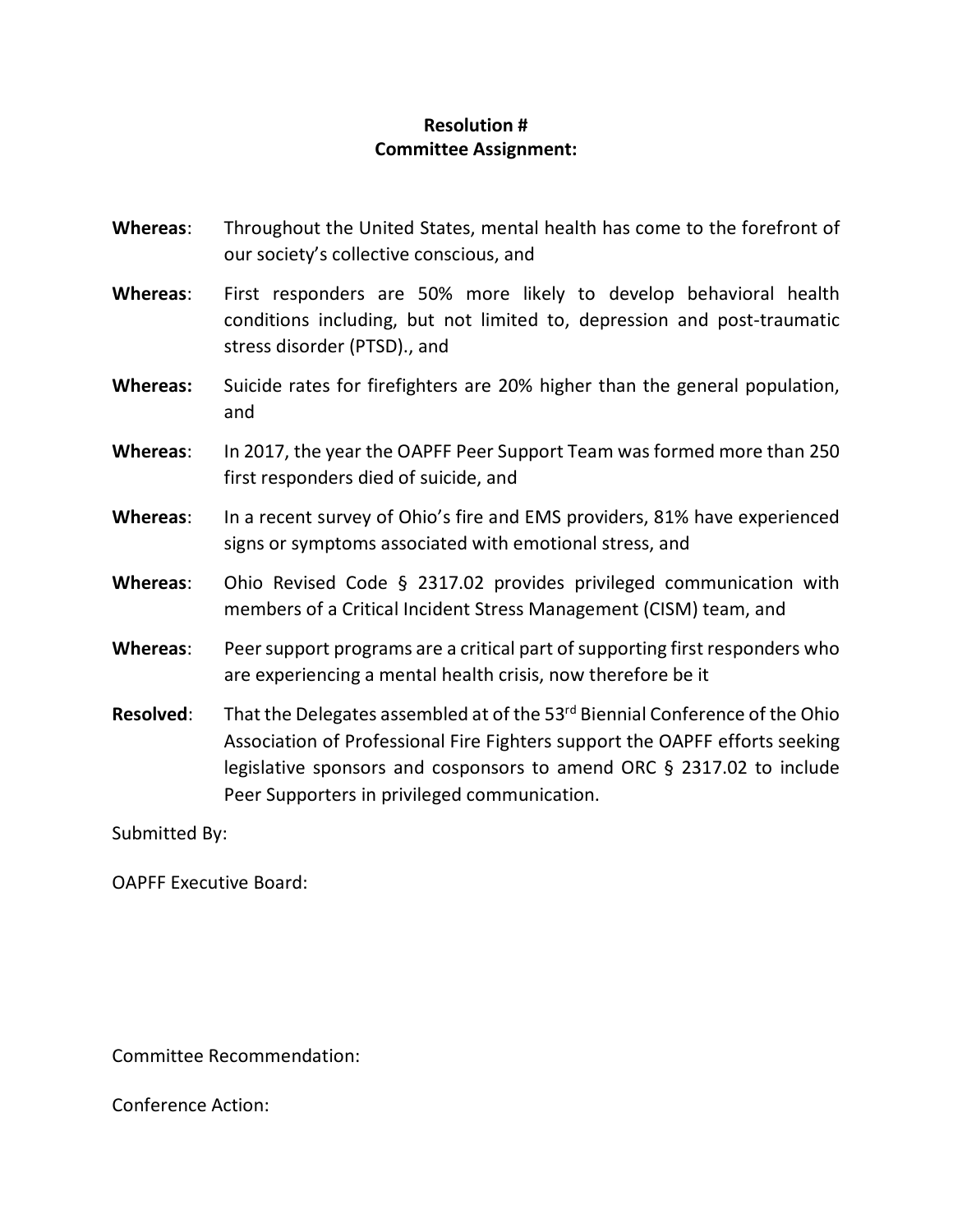| Whereas:         | Save A Warrior's mission is to help end the epidemic of suicide among our nation's active-<br>duty military, veterans, and first responder communities, and                                                                                                          |  |
|------------------|----------------------------------------------------------------------------------------------------------------------------------------------------------------------------------------------------------------------------------------------------------------------|--|
| Whereas:         | Save a Warrior's program offers an original, integrative retreat model for active-duty<br>military, veterans, police, fire fighters and other first responders aimed at overcoming the<br>symptoms and addictions associated with Complex Post-Traumatic Stress, and |  |
| <b>Whereas:</b>  | Save A Warrior believes in challenging conventional thinking to healing from Complex<br>Post-Traumatic Stress that includes a community of support and highly effective<br>techniques to move our nation's heroes away from suicide and suicidal ideation, and       |  |
| Whereas:         | Save A Warrior specializes in understanding and progressing through early childhood<br>trauma, and                                                                                                                                                                   |  |
| Whereas:         | Save A Warrior is a proven Suicide Prevention Resource, and                                                                                                                                                                                                          |  |
| Whereas:         | Save A Warrior has an over 99.7% efficacy rate in suicide prevention among the nearly<br>2,000 they have served since their founding in 2012, and                                                                                                                    |  |
| Whereas:         | Save A Warrior maintains its corporate headquarters in Columbus, Ohio, with operations<br>in Hillsboro, Ohio, and                                                                                                                                                    |  |
| Whereas:         | Ohio Professional Fire Fighters have used this program to overcome the devastating<br>effects of Complex Post-Traumatic Stress, and                                                                                                                                  |  |
| Whereas:         | Each seat the 90 Ohio Professional Fire Fighters have sat in personally cost them nothing,<br>and                                                                                                                                                                    |  |
| Whereas:         | Each seat at Save A Warrior costs the organization \$3,500 to provide, and                                                                                                                                                                                           |  |
| Whereas:         | Fire fighter applications are nearly doubling each year, and                                                                                                                                                                                                         |  |
| Whereas:         | Save A Warrior is nearly completely funded by Veteran Service Organizations and private<br>donors, and                                                                                                                                                               |  |
| Whereas:         | No fire institution has contributed to any costs, despite their increasing use, now<br>therefore be it                                                                                                                                                               |  |
| <b>Resolved:</b> | That the Ohio Association of Professional Fire Fighters (OAPFF) members contribute a<br>\$5.00 assessment for 2022 and \$5.00 in 2023.                                                                                                                               |  |
| Submitted By:    |                                                                                                                                                                                                                                                                      |  |

Dayton Firefighters Local 136

# **Cost: \$10.00 per member (total cost – no per capita increase)**

**Committee Recommendation: Conference Action:**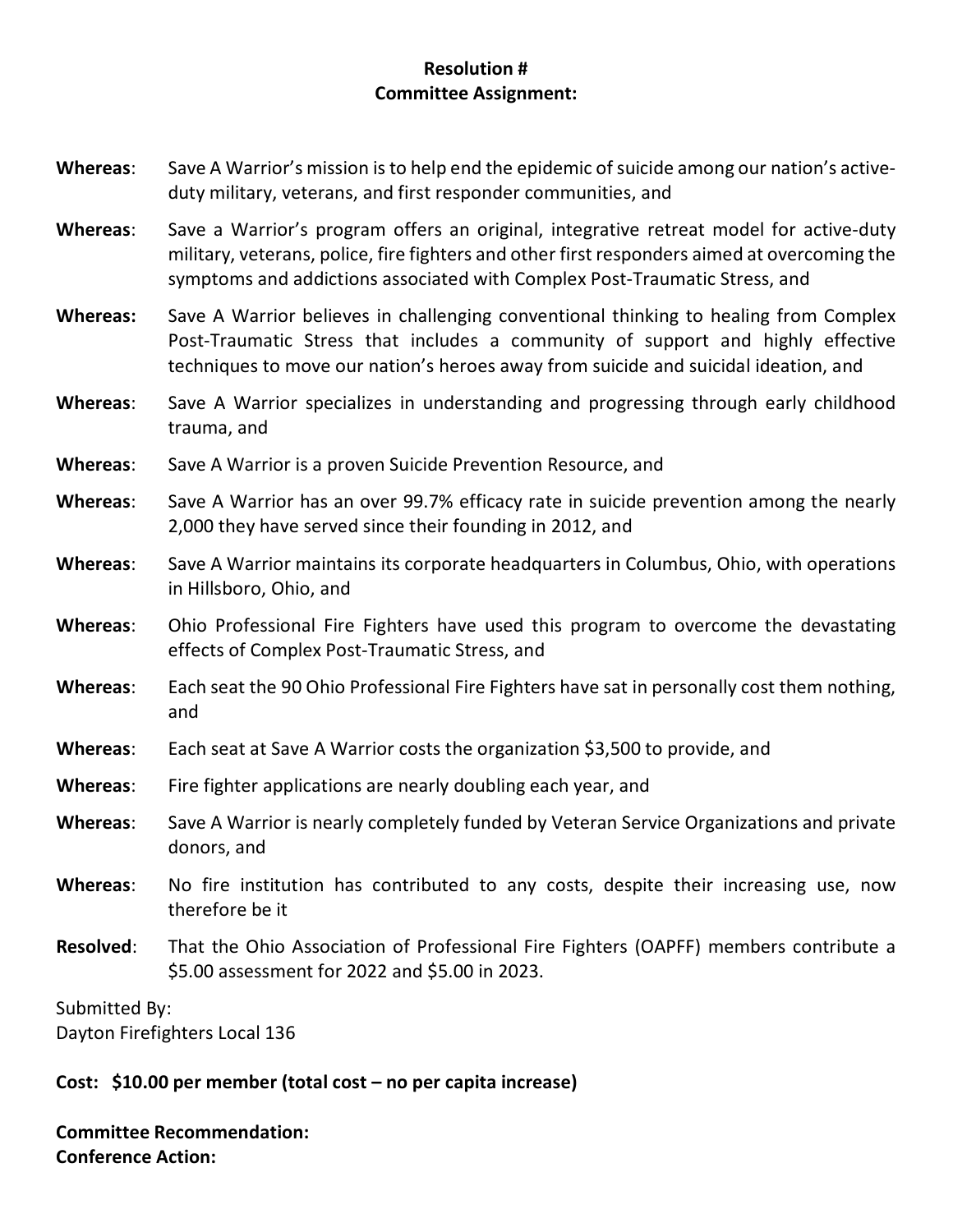| Whereas:         | The US Congress is currently considering Legislation called the Secure Act<br>$2.0$ , and                                                                                                                       |
|------------------|-----------------------------------------------------------------------------------------------------------------------------------------------------------------------------------------------------------------|
| <b>Whereas:</b>  | The above legislation most probably will contain provisions which enhance<br>the Healthcare Enhancement for Local Public Safety (HELPS Act), and                                                                |
| Whereas:         | This legislation could increase the amount of the exclusion from pension<br>income that our retirees use to pay for health care premiums, and                                                                   |
| Whereas:         | The income exclusion could be more readily available by eliminating the<br>requirement that the retirement income provider make the health care<br>payments directly to the health care insurance provider, and |
| Whereas:         | These provisions would benefit all our retired members, now therefore be<br>it                                                                                                                                  |
| <b>Resolved:</b> | That the delegates assembled at this 53rd OAPFF Conference endorse and<br>support the Secure Act 2.0 legislation or any substitute legislation with<br>these provisions, and further be it                      |
| <b>Resolved:</b> | That the OAPFF work with the IAFF, NCPERS, and other interested parties to<br>secure passage of this legislation, and further be it                                                                             |
| <b>Resolved:</b> | That this resolution be forwarded by the OAPFF to the IAFF Conference in<br>Ottawa Canada for the IAFF consideration.                                                                                           |

Submitted By:

OAPFF Executive Board

Committee Recommendation: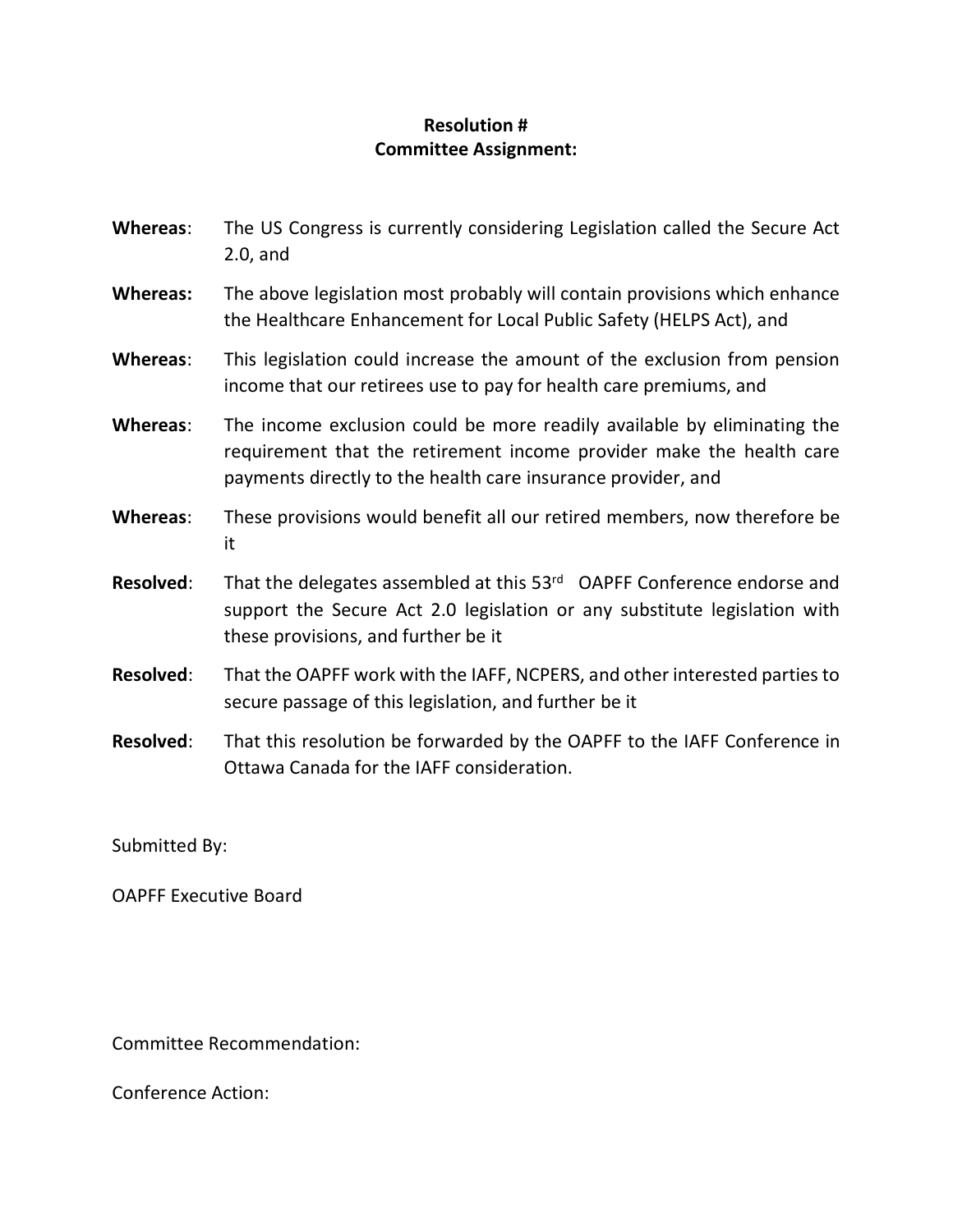- **Whereas**: Brother Michael P. Taylor has provided outstanding commitment, service, and leadership to this great Union at the Local, State, and International level, and
- **Whereas**: Brother Taylor served the citizens of Steubenville as a Fire Fighter, Captain and Assistant Chief for over 30 years and has now served the OAPFF and IAFF as an elected officer for over 23 years, and
- Whereas: Brother Taylor served as OAPFF 3<sup>rd</sup> District Vice President for over 18 years, OAPFF President for over 5 years, served as an IAFF Field Representative, and is Past President of Steubenville Fire Fighters Local 228 and
- **Whereas**: Brother Taylor was a long serving member and Chair of the OAPFF Constitution and Bylaws committee, chaired committees to reunify Ohio IAFF locals under the OAPFF, was the First Chairman of the OAPFF Human Relations committee, currently represents all Ohio Fire Fighter's as a Bureau of Workers Compensation board member, and
- **Whereas**: Brother Taylor organized several new IAFF locals, represented district members in disciplinary matters, negotiated numerous amounts of collective bargaining agreements, and
- **Whereas**: Brother Taylor's advice, guidance, friendship as well as mentorship to the 3<sup>rd</sup> District and the OAPFF will never be forgotten, therefor be it
- **Resolved**: That the members of the OAPFF recognize Brother Taylor's dedication in service to the OAPFF, the IAFF, and Professional Fire Fighters throughout Ohio, and be it further
- **Resolved:** That the Brothers and Sisters of the OAPFF assembled at the 53<sup>rd</sup> Biennial Conference bestow upon Brother Michael P. Taylor the prestigious position of Vice President Emeritus of the OAPFF for his dedication and commitment to this great Union and the members he has served.

Submitted by:

OAPFF Executive Board

Committee Recommendation: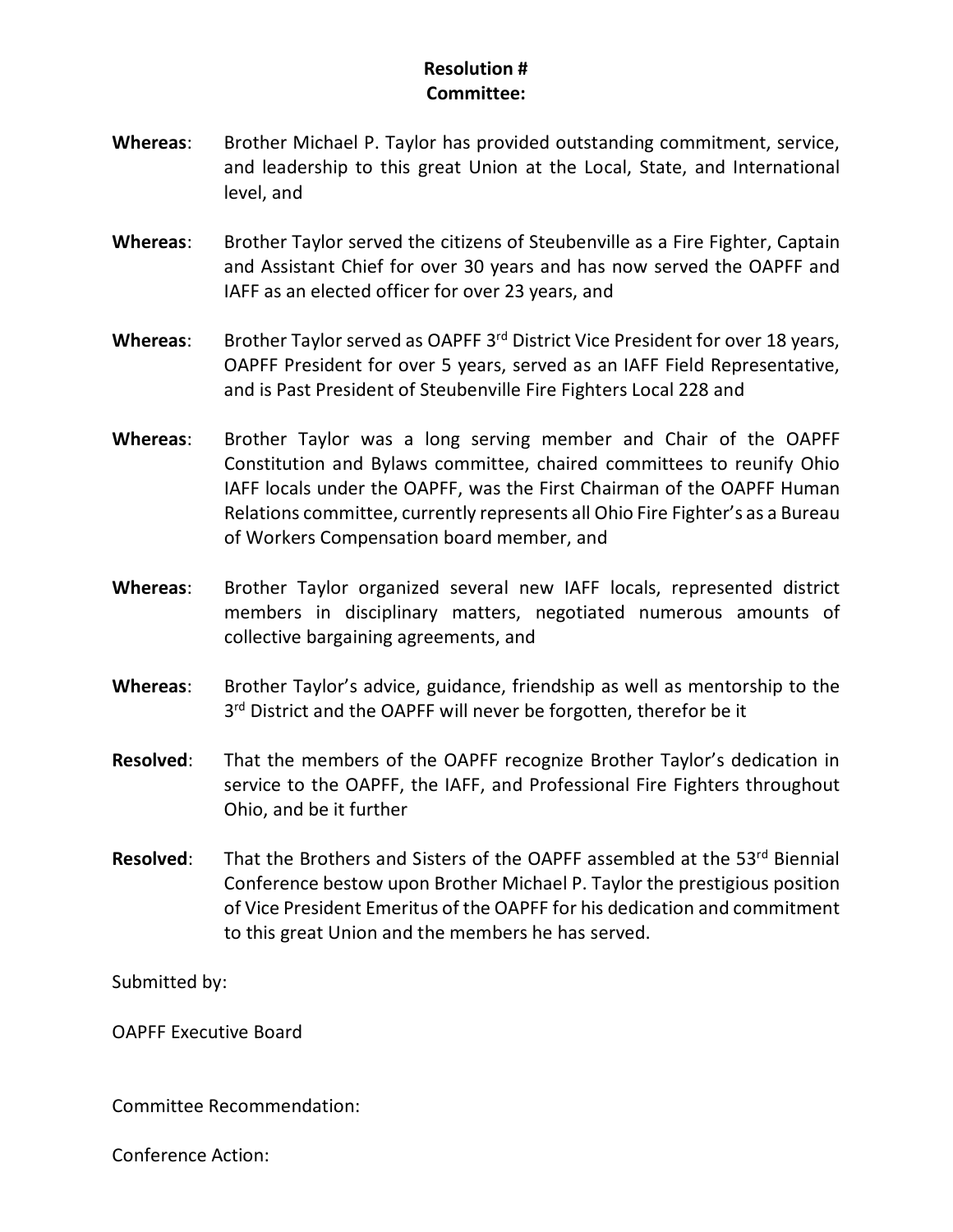- **Whereas:** United States (US) Congressman Tim Ryan was elected to the US Congress in 2002 with the support of the Ohio Association of Professional Fire Fighters, and
- **Whereas:** As a congressman, he has continued to support Fire Fighters as demonstrated by his voting record on SAFER, The FIRE Act, and Collective Bargaining, and
- **Whereas:** Representative Tim Ryan has supported the elimination of the Windfall Elimination Provision (WEP) and the Government Pension Offset (GPO) laws, and
- **Whereas:** Congressman Ryan supported the Secure Act 2 that will improve the retirement savings system for U.S. workers, and
- **Whereas:** Congressman Ryan has a long history in support of labor issues as demonstrated by his time spent in the US House of Representatives, and
- **Whereas:** Congressman Ryan now seeks to represent the State of Ohio as one of its two senators, and
- **Whereas:** Ohio Professional Fire Fighters could not have a better friend than Tim Ryan, and
- **Whereas:** That Congressman Tim Ryan is worthy of endorsement of the OAPFF, now therefore be it
- **Resolved:** That the delegates assembled at this OAPFF 53<sup>rd</sup> Biennial Conference endorse and support Congressman Tim Ryan for election to the United States Senate.

Submitted by:

The OAPFF Executive Board

Committee Recommendation: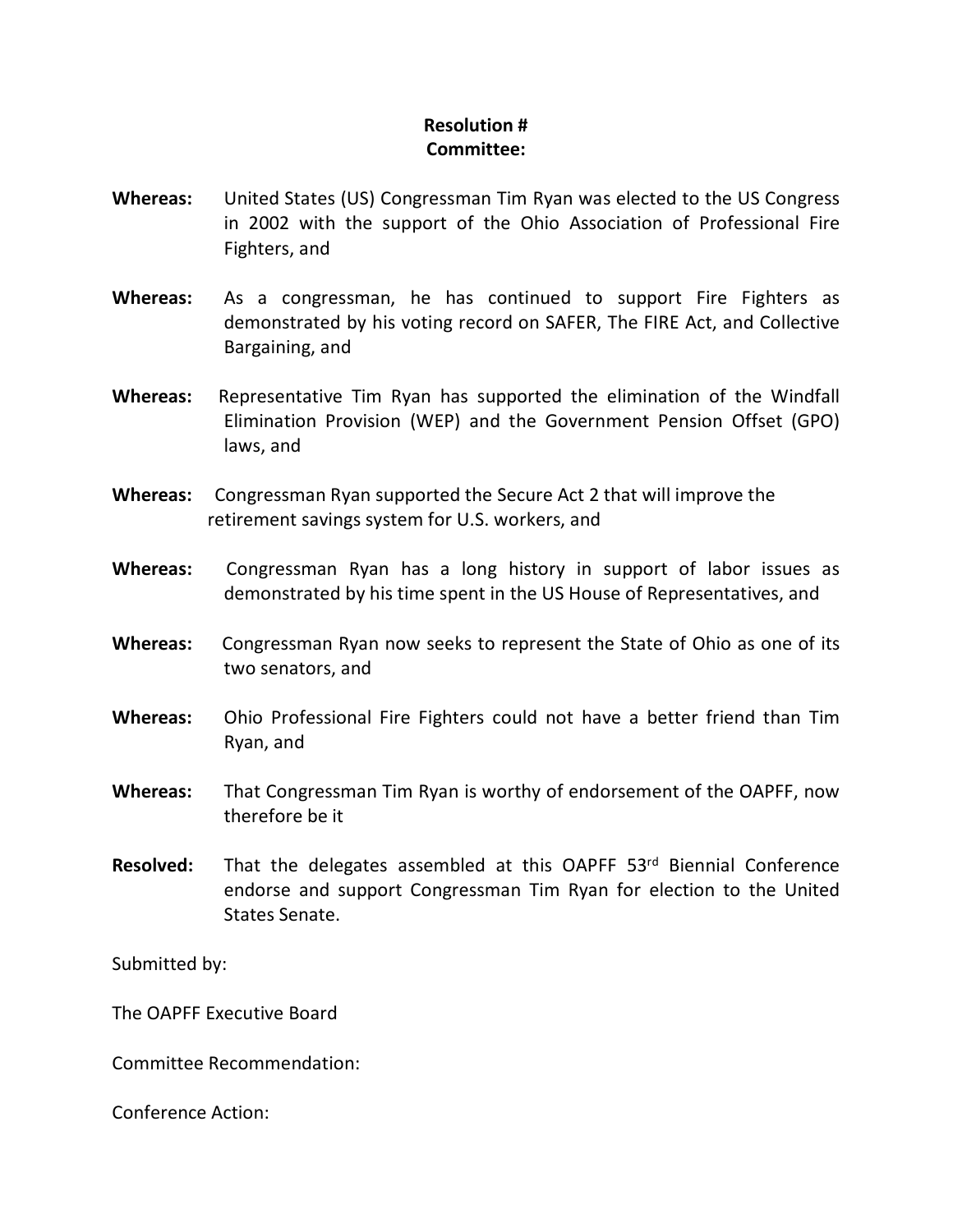| Whereas:         | Since 1986 our members have suffered adverse effects from legislation<br>know as Windfall Elimination Provision (WEP), and                                                             |
|------------------|----------------------------------------------------------------------------------------------------------------------------------------------------------------------------------------|
| <b>Whereas:</b>  | Many of our members have worked the necessary quarters to collect<br>Social Security when age eligible, and                                                                            |
| Whereas:         | WEP drastically reduces the amount of Social Security that our members<br>receive, and                                                                                                 |
| Whereas:         | Since collecting a public pension should have no effect on Social Security<br>and should be treated the same as private sector pensions, and                                           |
| Whereas:         | These provisions would benefit all our retired members and make their<br>retirement more secure, now therefore be it                                                                   |
| <b>Resolved:</b> | That the delegates assembled at this 53rd OAPFF Conference endorse and<br>support federal legislative efforts to eliminate the WEP provisions in Social<br>Security. and further be it |
| <b>Resolved:</b> | That the OAPFF work with the IAFF, NCPERS, and other interested parties<br>to secure passage of this legislation, and further be it                                                    |
| <b>Resolved:</b> | That this resolution be forwarded by the OAPFF to the IAFF Conference in<br>Ottawa Canada for the IAFF consideration.                                                                  |

Submitted By:

OAPFF Executive Board

Committee Recommendation: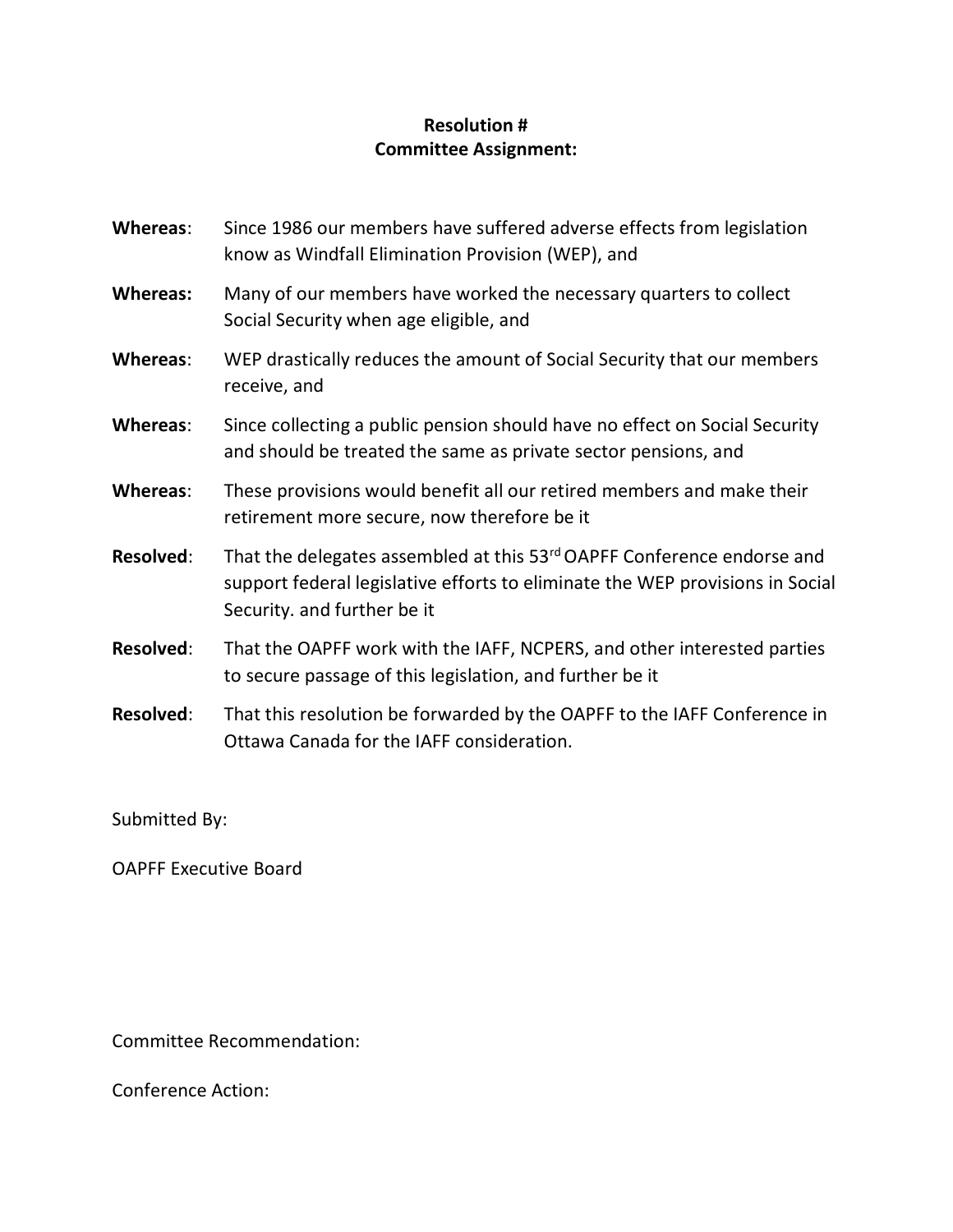- **Whereas:** The Ohio Association of Professional Fire Fighters has a long history of endorsing candidates who support our members and our issues of public safety, and
- **Whereas:** That endorsement and support is important in statewide races for officers such as Governor of Ohio, and
- **Whereas:** Having a Governor who has an established record of supporting fire fighter and public safety issues will pay dividends in protecting fire fighters and EMS providers, as well as the public, and
- **Whereas:** Former Mayor of Cincinnati John Cranley is running for Governor of Ohio, and
- **Whereas:** John Cranley's commitment to Cincinnati's Safety Forces through his time as Mayor of Cincinnati is unprecedented and has helped to solidify staffing levels as well ended station "brown outs" for the members of Local 48, and
- **Whereas:** John Cranley has established a productive and beneficial working relationship with Local 48, and
- **Whereas:** Mayor Cranley was raised in the Price Hill neighborhood of Cincinnati, where he graduated from St. Xavier High School in 1992. He graduated from John Carrol University in Cleveland, Ohio magna cum laude with degrees in Philosophy and Political Science and served twice as the student body president, and
- **Whereas:** John Cranley went on to earn his Juris Doctorate from Harvard Law School and a Master of Theological Studies from Harvard Divinity School, and
- **Whereas:** Mayor Cranley has been a champion for equal rights, and
- **Whereas:** The Mayor has helped to revitalize the City of Cincinnati and its neighborhoods, and
- **Whereas:** Mayor Cranley supports defined benefit pension systems such as Ohio Police and Fire Pension Fund, and